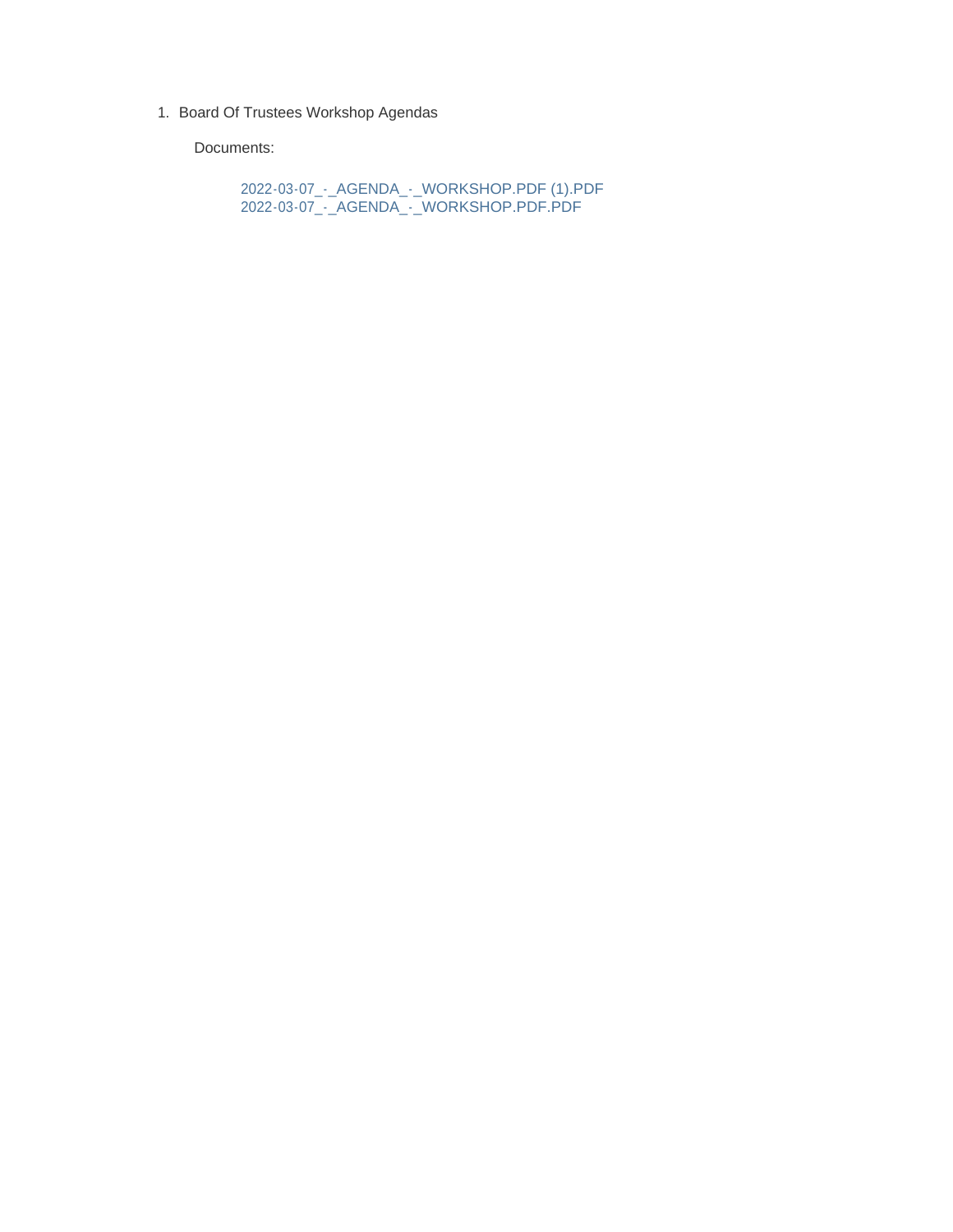## **VILLAGE OF PORT CHESTER BOARD OF TRUSTEES WORKSHOP Monday, March 7, 2022 at 6:00 to 7:00 P.M. TOWN OF RYE JUSTICE COURTROOM 350 North Main Street Port Chester, New York** *AGENDA*

*Trustee Daniel Brakewood will be attending the meeting via videoconferencing from 32 Indian Road, Port Chester, New York, which will be open to the public for this meeting as well as the 350 North Main Street location*

*Trustee Bart Didden will be attending the meeting via videoconferencing from 685 Pelican Court, Marco Island, Forida 34145, which will be open to the public for this meeting as well as the 350 North Main Street location*

| <b>CALL TO ORDER</b>                    |               |
|-----------------------------------------|---------------|
| <b>WORKSHOP</b>                         | <b>ACTION</b> |
| <sup>I</sup> Quality of Life Initiative |               |